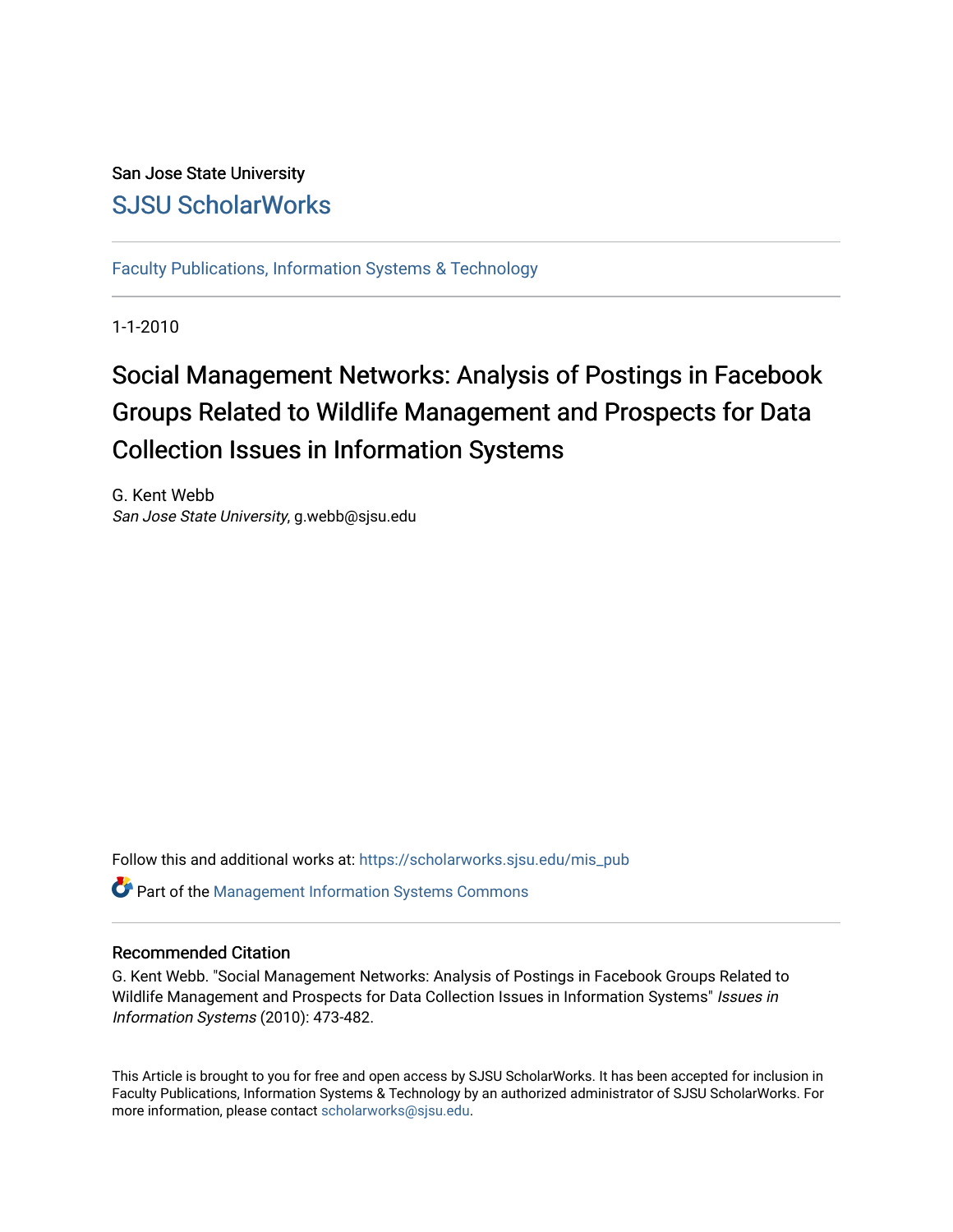# **SOCIAL MANAGEMENT NETWORKS: ANALYSIS OF POSTINGS IN FACEBOOK GROUPS RELATED TO WILDLIFE MANGEMENT AND PROSPECTS FOR DATA COLLECTION**

G. Kent Webb, San Jose State University, webb\_k@cob.sjsu.edu

#### **ABSTRACT**

*Rapid acceptance and development of social network applications provide opportunities to gather data at low costs and to allow for coordinated use of this information for management. The phrase "social management networks" is proposed to focus study on social networks used for management objectives. This paper examines frequency of postings on Facebook groups related to wildlife management in order to see how this application is being developed to support these social management networks. Also, a survey of college business students is analyzed to see how social networking applications might be used to support environmental scanning using surveys. The results suggest that many social management networks have only modest or little success, but there are some significant successes. Postings in Facebook groups tend to be linearly related to group size, except when very large groups are also considered. Online surveys significantly increase participation compared to mailed surveys as measured by intended participation rates. Adding Facebook, MySpace, or Twitter support can marginally improve participation rates for an online survey.*

**Keywords***: Social Networking, Management Information Systems, Environmental Scanning*

#### **INTRODUCTION**

Although the specific phrase "social management network" does not generate any hits using Google scholar to search on all text of articles, social networks organized to achieve management goals are quite common in practice. A search on the word "management" in March, 2010, on Facebook revealed that there were about 128,000 related groups. A quick inspection of the results reveals many Facebook groups organized around management objectives, such as: Republik Clinta Management with 17,499 members which describes itself "as a professional company dedicating its business mainly in managing professional activities of Indonesian musicians"; Traffic Management Center with 13,928 members involved with traffic management in Jakarta; and, Save Algonquin Park with 43,154 members, a conservation group organizing to help manage the Algonquin Provincial Park in Canada. These management groups range in interest from business to political, environmental to entertainment. The Facebook application provides them with a convenient way to exchange information and to organize or extend their organization.

There has been extensive research on how organizational networks play a role in knowledge creation and transfer. Inkpen and Tsang [1] note that researchers have focused on how through<br>membership in networks the "potential for membership in networks the knowledge acquisition is created." Wasko and Faraj show that people are willing to participate in electronic networks to enhance their professional reputations or are embedded somehow in the network even without the expectation of reciprocity or even of high levels of commitment to the network. [2[

Social network applications occupy three of the top ten trafficked sites on the Internet in March, 2010 (Table 1). Most of the sites in the top ten support some form of interactive communications. Facebook, Myspace, and Twitter are primarily designed for this application.

| Table 1: Top 10 Internet Sites by Traffic Volume |                                          |  |  |
|--------------------------------------------------|------------------------------------------|--|--|
| Rank                                             | <b>Site Name</b>                         |  |  |
|                                                  | Google.com                               |  |  |
| 2                                                | Facebook.com                             |  |  |
| 3                                                | Youtube.com                              |  |  |
| $\overline{4}$                                   | Yahoo.com                                |  |  |
| 5                                                | Bing.com                                 |  |  |
| 6                                                | Wikipedia.org                            |  |  |
| 7                                                | Blogger.com                              |  |  |
| 8                                                | MSN.com                                  |  |  |
| 9                                                | Twitter.com                              |  |  |
| 10                                               | Myspace.com                              |  |  |
|                                                  | Source: TrafficEstimate.com, March, 2010 |  |  |

Google offers the newly introduced Google Buzz designed to compete in the social network market. Youtube allows interactive comments related to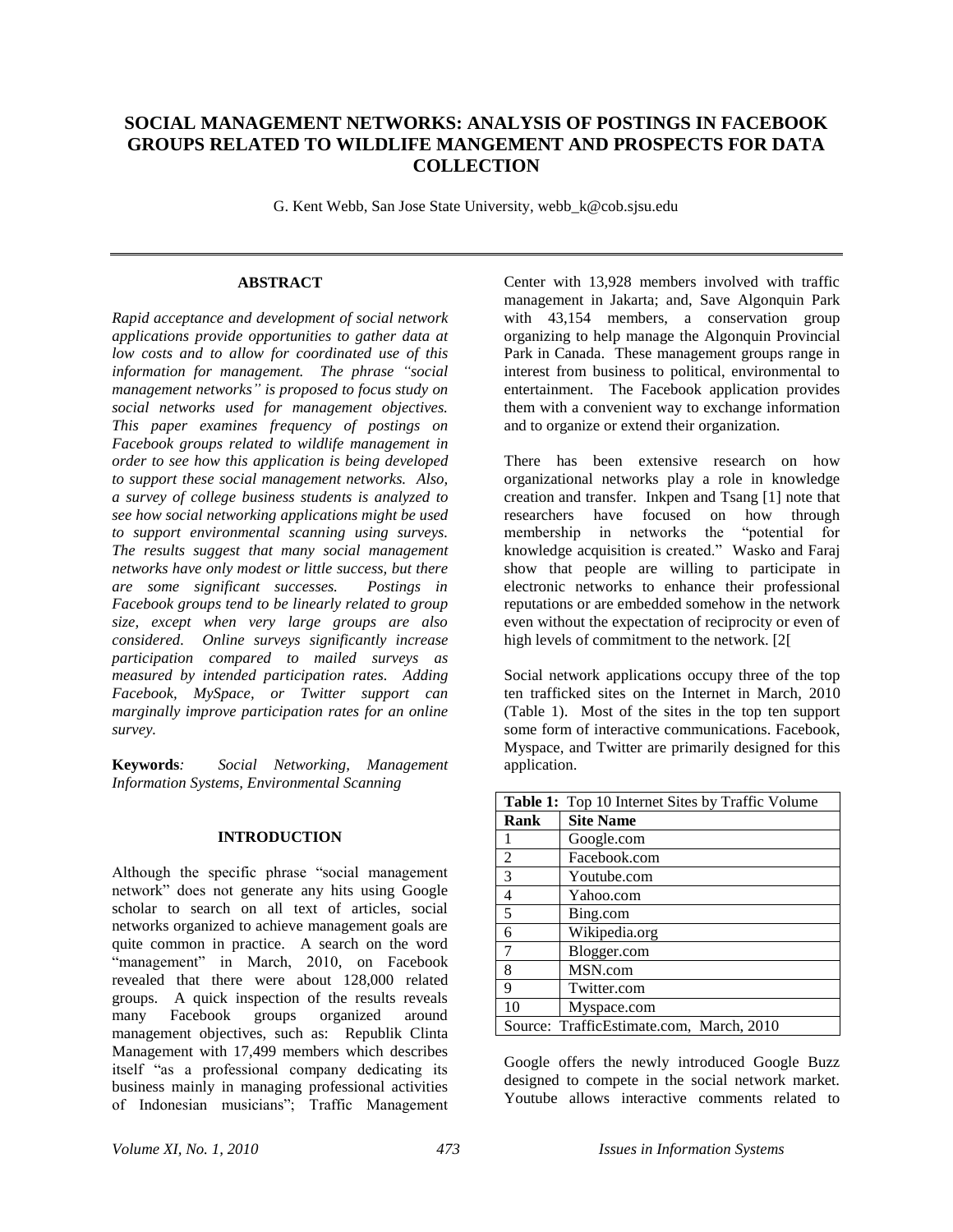video postings. Yahoo supports Yahoo Groups which has been a successful email based social networking application. Wikipedia, the only nondotcom, supports collaborative knowledge creation while Blogger focuses on individually led discussions.

In the aftermath of some recent natural disasters, social networks have been set up on Facebook and Twitter to facilitate communication among survivors. Large corporations have developed Facebook sites including Costco, Sony, Herbalife, Dell, Ford, Coca-Cola, Bain and Company, Avon, and Starbucks. A member of GE's consulting group comments on his organizations Facebook page that "managing change has become the 'silver bullet' in seeking the final component of successfully managing strategy" and that Facebook can be one useful tool for organizations that should "continuously embark on environmental scanning." [3]

A 2008 study of the motives for use of Facebook [4] concludes that keeping up with old friends is the primary motive, while meeting new friends falls relatively low on the list of motivations. A study on posting frequency for Facebook and Youtube related to the 2008 U.S. Presidential elections concludes: "The current loose coupling of YouTube and Face book is just the beginning of the evolution of egovernment and e-participation to more complex . . . sociotechnical contexts." [5]

Another recent study of Faceook useage [6] among college students concludes that there is a positive improvement in social capital gained through social networks. Peng notes the important role of social capital and intense communications to the success of open-source innovation that has been improved through use of virtual collaboration tools[7]. Social capital can also be expected to be beneficial to collaborative data collection and issue management. However, a 1998 survey of over 19,000 visitors to the National Geographic website [8] concludes that internet use actually reduces social capital, perhaps because of unpleasant experiences while using the internet.

Social capital is, of course, somewhat difficult to measure. This study examines related measureable results including the frequency of postings on Facebook group sites and whether there is an increase in expected participation rates if social network applications are added to the mix of survey tools. As a collaborative tool, social networking sites have been examined by Totterdale who finds individuals using the new tools such as MySpace with usage

influenced by age, gender, and geographic location [9].

Among the extensive research on survey participation, Wright and Schwager [10] show that online surveys can significantly reduce costs and increase participation rates with the use of a hyperlink to a survey being the preferred method for survey participation. Zhao and Luo [11] provide an online survey application and demonstrate how to use the Unified Process to develop this type of application.

Zhang [12] identifies problems related to internet based surveys, including: lack of equal access to the survey and internet that may create response bias, comfort with the internet survey format, effect of self selection for participation, multiple responses from the same respondent, technical expertise required for survey researchers. He concludes that internet surveys can't yet be used as "the only means to collect survey data if researchers need representative returns." He suggests that the most challenging aspect is the lack of research guidelines to address issues and concludes internet surveys have significant promise for future research efforts. Also agreeing that online surveys have significant advantages in terms of cost and speed, Evans and Mathur [13] identify the "perception as junk mail" for email or other online surveys as a potential weakness suggesting a brief introductory email with an op-in feature as a possible solution.

#### **Wildlife Management**

Environmental organizations make up many of the social management groups on Facebook. Collecting data and coordinating activities for wildlife and environmental management can be difficult and expensive. Wildlife often represents a public good that may be undervalued in business decision making. For example, development in the state of California has led some environmental groups to believe that deer populations will be endangered as their migratory corridors are impeded. In an effort to address this issue Congressman Ira Ruskin has proposed a data collection and mapping effort to identify corridors, but finding funding for this effort has been difficult and may prove to be insurmountable given the recent economic downturn.

Oil and gas development in Colorado with the potential destruction of deer corridors encouraged one old social network, the Southern Ute Indian Tribe, to collaborate with other groups to collect data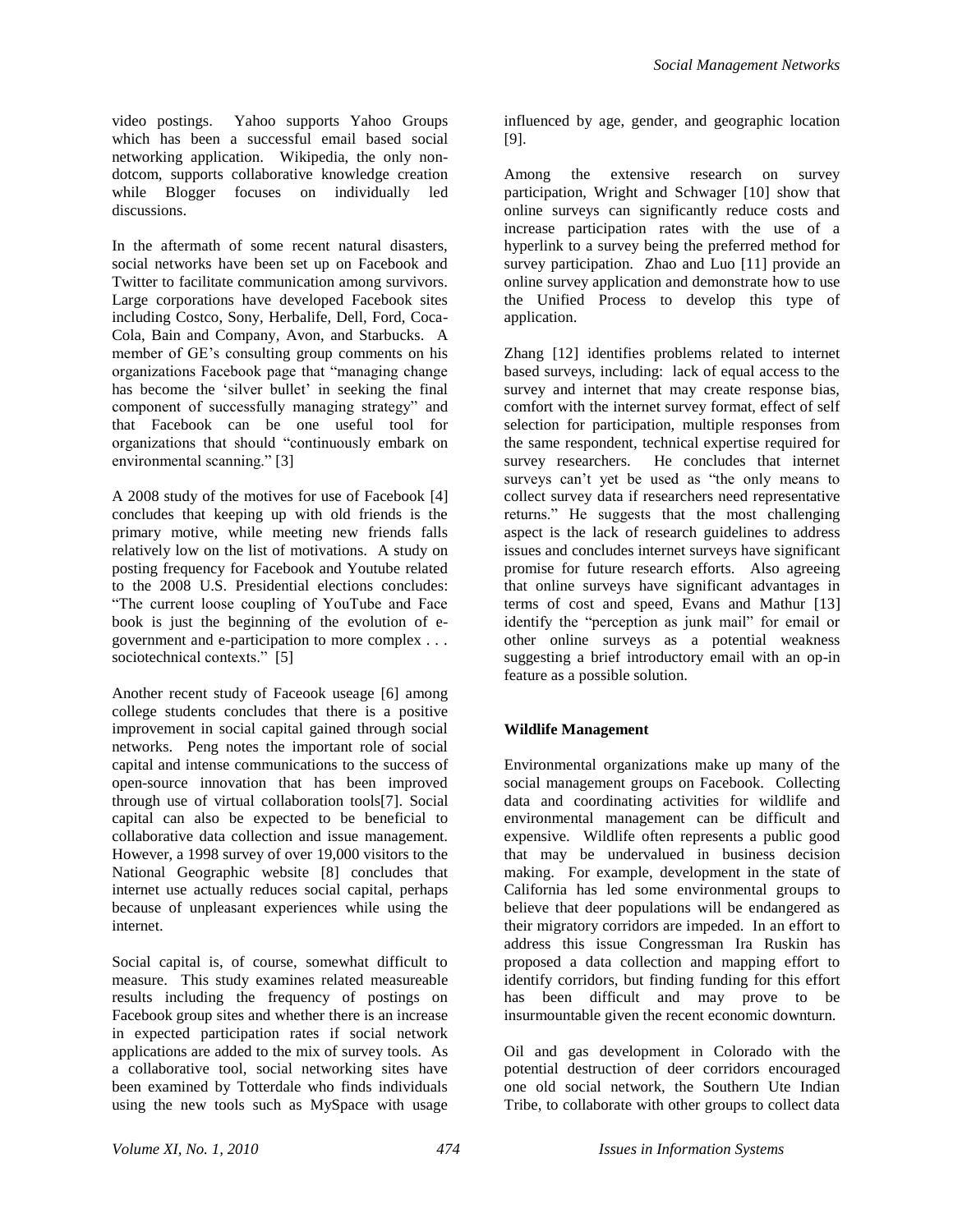and produce a map of deer corridors shared on the internet. [14].

The U.S. Bureau of Land Management (BLM) is involved in a making a number of decisions that might be improved with better data. For example, they are currently rounding up wild horses in the Western United States where they kept in stalls and may ultimately be destroyed. Although the goal of the BLM is to maintain healthy populations of wild horses, there is much disagreement about what that number should be and even the BLM admits that is has only very approximate estimates of the actual wild horse population. Numerous online social management networks have recently become active on Facebook to address this problem.

The following sections report an explorative study on the use of social networking applications for wildlife management and the potential of using surveys to collect data that can be used to inform management decisions.

### **RESEARCH METHODOLOGY**

Facebook groups related to wildlife management were analyzed for information on how this application is being used to support social management networks. Of interest were some of the factors for success with success being defined as a high level of traffic as measured by the number of comments posted on the site. Also, a survey of college students was undertaken to analyze how social network applications could improve survey participation rates and to explore some general information on the students' use of social network applications.

A general statement of the research hypothesis directed at the Facebook group data is:

 $H<sub>1</sub>$ : Frequency of postings on Facebook groups will be related to the number of group members.

Table 2 reports all of the hypotheses tested related to frequency of postings on Facebook groups. A variety of model specifications were tested to see which best explained the relationships between frequency of postings and the number of members in the group: linear, logarithmic, inverse, quadratic, and cubic. Two other potential success factors related to posting frequency on Facebook groups were if having a website associated with the group would increase postings  $(H_{1E})$  and if different Facebook group types would be correlated with posting frequency  $(H_{1F})$ . Facebook group types include: business, common interest, geography, organizations, sports and recreation, and student groups.

**Table 2:** Hypotheses Tested Using Data on Frequency of Postings for Facebook Groups Related to Wildlife Management

| between frequency of postings on a         |
|--------------------------------------------|
| Facebook group and the number of           |
|                                            |
| A logarithmic model will explain the       |
|                                            |
| An inverse model will explain<br>the       |
|                                            |
| A cubic model will explain<br>the          |
|                                            |
| Having a website associated with the       |
| Facebook group will increase<br>the        |
|                                            |
| The type of Facebook group will be         |
| correlated with the frequency of postings. |
| Groups types include: business, common     |
| interest, geography, organizations, sports |
|                                            |
|                                            |

The survey of college students was used to test two general hypotheses. The first,  $H_2$ , is posed to see how the use of online and social networking applications can be used to increase survey participation rates.

 $H_2$ : Use of online and social networking applications will increase participation rates for surveys.

**Table 3:** Hypotheses Tested Using Survey Data on Intent to Participate in a Survey

| $H_{2A}$ | An online survey posted on an organization's |  |  |  |  |  |
|----------|----------------------------------------------|--|--|--|--|--|
|          | website will result in higher participation  |  |  |  |  |  |
|          | rates than a paper survey mailed with a self |  |  |  |  |  |
|          | addressed stamped envelope for return        |  |  |  |  |  |
| $H_{2B}$ | Adding Facebook support to an online survey  |  |  |  |  |  |
|          | will increase participation rates            |  |  |  |  |  |
| $H_{2C}$ | Adding MySpace support to an online survey   |  |  |  |  |  |
|          | will increase participation rates            |  |  |  |  |  |
| $H_{2D}$ | Adding Twitter support to an online survey   |  |  |  |  |  |
|          | will increase participation rates            |  |  |  |  |  |
| $H_{2E}$ | An emailed survey with an internet link will |  |  |  |  |  |
|          | result in higher participation rates than a  |  |  |  |  |  |
|          | paper survey mailed with a self addressed    |  |  |  |  |  |
|          | stamped envelope for return                  |  |  |  |  |  |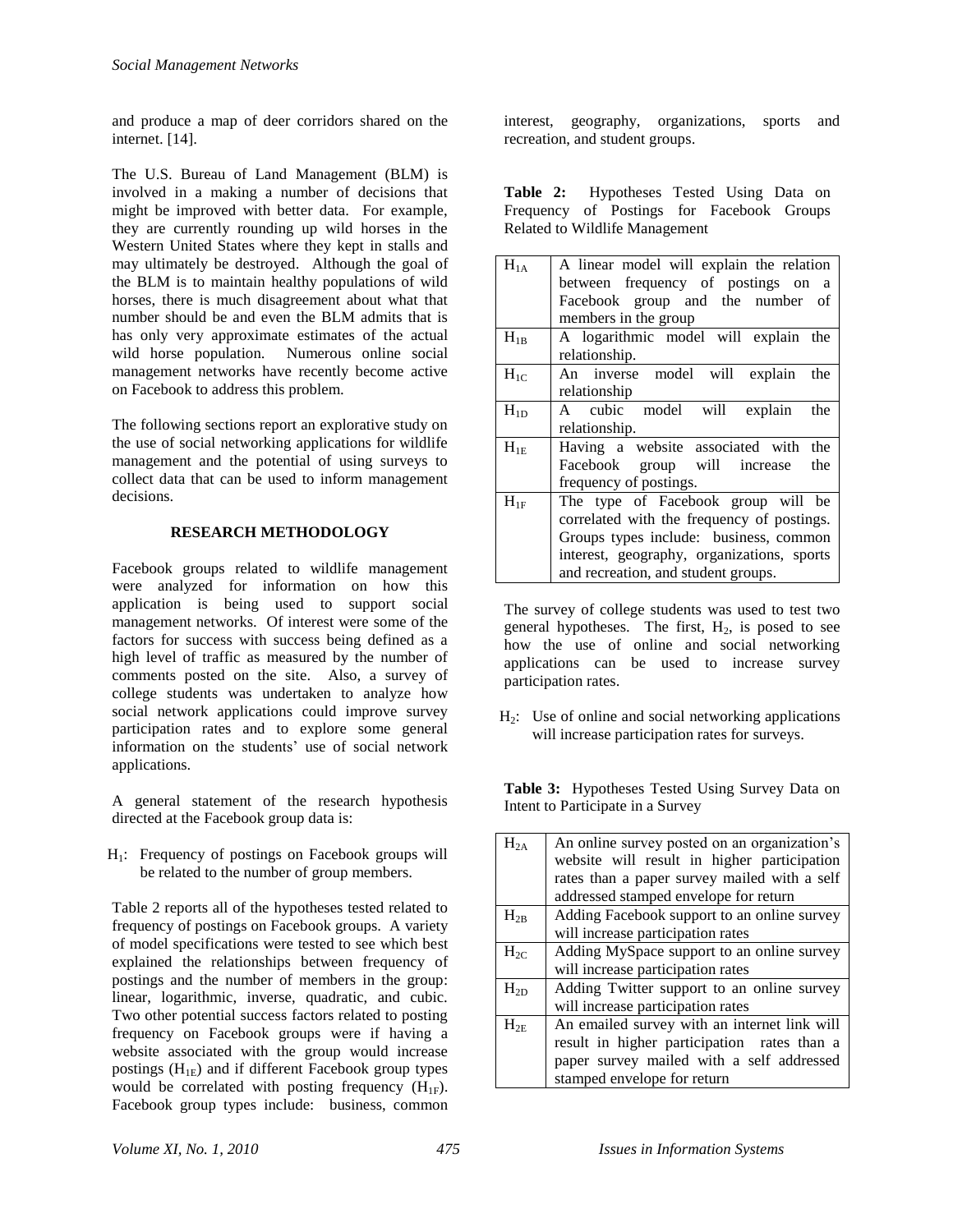As Table 3 indicates, several social networking applications were investigated, including the use of emailed surveys, online surveys, online surveys supported by Facebook, MySpace, and Twitter.

A third general research hypothesis related to nonresponse bias attempts to see if there are categories of potential respondents who are more likely not to participate in a survey, creating sampling error in random sample surveys relying on voluntary responses .

H3: Demographic factors will affect response rates for voluntary online surveys

**Table 4**: Hypotheses Related to Potential Nonresponse Bias for a Voluntary Survey

| $H_{3A}$ | Participation rates will be related to the sex  |  |  |  |  |
|----------|-------------------------------------------------|--|--|--|--|
|          | of the respondent                               |  |  |  |  |
| $H_{3B}$ | Participation rates will be related to the age. |  |  |  |  |
|          | of the respondent                               |  |  |  |  |
| $H_{3C}$ | Participation rates will be related to the      |  |  |  |  |
|          | number of organizations the respondent          |  |  |  |  |
|          | belong to.                                      |  |  |  |  |
| $H_{3D}$ | Participation rates will be related to the      |  |  |  |  |
|          | number of Facebook Friends<br>the               |  |  |  |  |
|          | respondent has.                                 |  |  |  |  |
| $H_{3E}$ | Participation rates will be related to the      |  |  |  |  |
|          | number of hours the respondent spends on        |  |  |  |  |
|          | the internet                                    |  |  |  |  |
| $H_{3F}$ | Participation rates will be related to the      |  |  |  |  |
|          | number of hours the respondent spends           |  |  |  |  |
|          | studying for school.                            |  |  |  |  |
| $H_{3G}$ | Participation rates will be related to the      |  |  |  |  |
|          | number of hours the respondents spends          |  |  |  |  |
|          | volunteering for organizations.                 |  |  |  |  |

#### **Data Sources**

To obtain data from Facebook, a search was conducted during March, 2010, on the phrase "wildlife management". Of the 660 results, 103 were eliminated as not being related to the search phrase. Most of these cases just seemed to be unrelated groups; the search phrase was not apparent in most of the group descriptions. Basic data related to group membership, group type, and if the group maintained a related web site were collected from the remaining 557 groups.

A stratified sample was drawn from this group of 557 for more detailed investigation. The stratified sampled broke group membership down into categories of 100 member increments, i.e. 1 to 100 members, 101 to 200, 201 to 300, etc. The stratified sampling process ensured that the portion of each member category reflected the overall portion in the population. This was done because there are few groups with large memberships, but this procedure insures they are included in the sample to be investigated. For each of these groups, the number of postings and comments to the group wall were counted and the number of days that this information was available on Facebook was calculated. Some sites were relatively inactive and so had only a few postings over the past year or two. For other sites with more activity, the postings might be available only for the last month or two because the number of postings was large and wall size is limited.

The second source of data used in this study was a survey of 243 college students including undergraduate business majors, undergraduate information systems majors, and graduate business majors. Students were asked if they would respond to a survey for information from an organization with which they were familiar.

Survey options, as listed in Table 3, included: paper survey mailed to their address with a self addressed stamped envelope provided to return the survey; an online survey that could be filled out on the organizations website; an online survey supported by a Facebook group; an online survey with MySpace support; an online survey with Twitter support; or a survey that would be emailed containing a link that could be filled out online. Other general information concerning the type of social network applications used, number of organizations respondents belonged to, hours spent on various activities, number of Facebook friends, sex, age, method of accessing Facebook. These data were collected to test the hypothesis of Table 4 and to support some other exploratory data analysis reported in the next section.

#### **RESULTS**

#### **Facebook Group Postings and Comments**

Descriptive statistics for Facebook groups related to wildlife management are reported in Table 5 and a histogram of membership size for each group appears in Figure 1, a fairly common negative exponential shape.

The largest group in the sample by far, the WSPA (World Society for the Protection of Animals) had 213,447 group members near the beginning of March 2010, and had increased to over 215,000 members by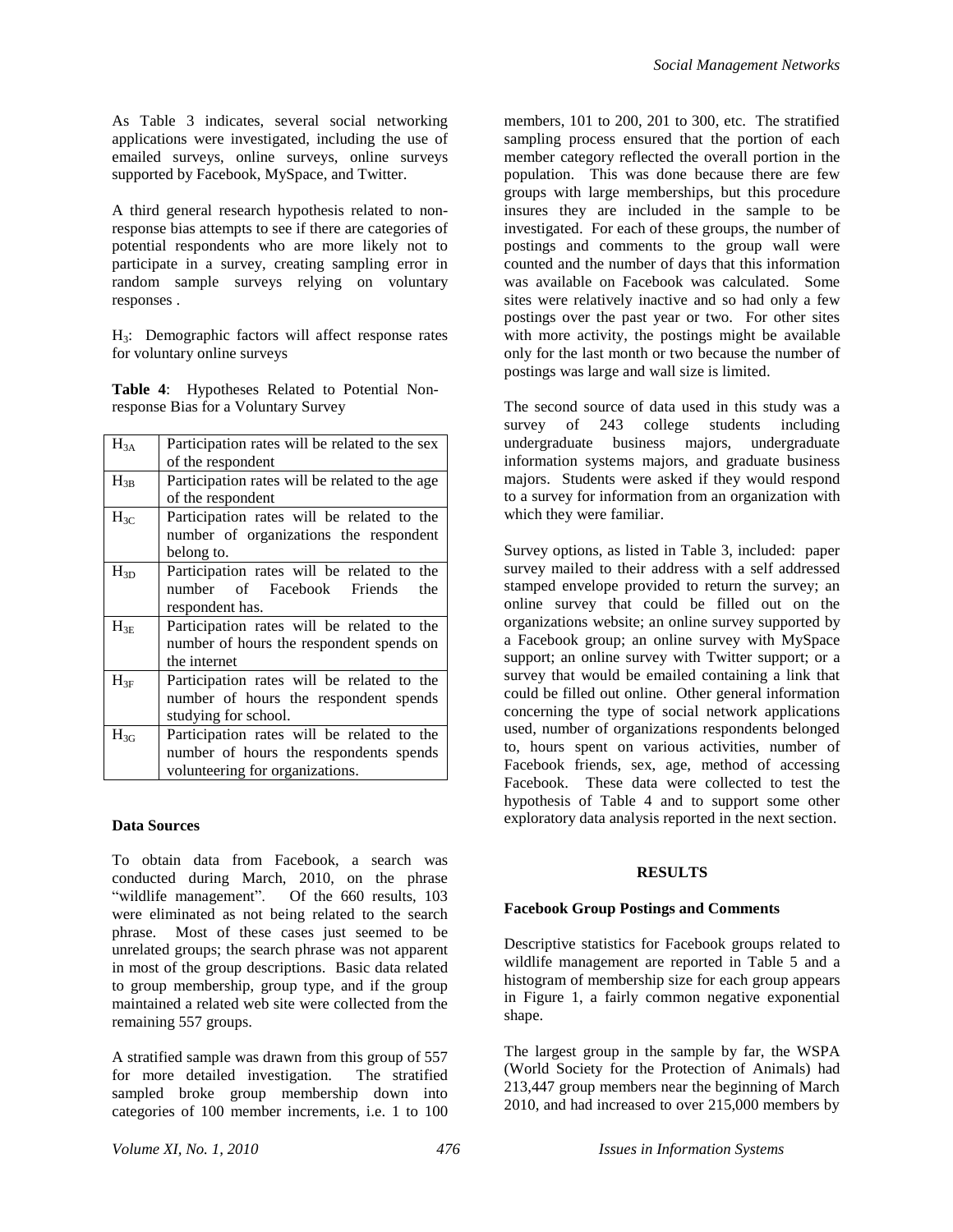the end of March. The goal of this site is to "Fight Against Cruelty" [15]. Only 12 of the 557 Facebook groups examined had more than 2500 members. The median group size was 56. One group had no members; even the group administrator hadn"t joined the group. By comparison, the median number of Facebook friends reported by students taking the survery who were using Facebook was 175.5. This first result, that individual Facebook users have more friends than groups have members is not surprising given the major use of Facebook is to keep in touch with friends. Facebook postings to an individuals wall (where comments are posted and communication most commonly occurs) can be announced via email while posting to a Facebook group are not announced. Users have to go to the group to see the posting, reducing somewhat the impact of posting to a group wall.

**Table 5**: Description Statistics for Number of Members in Facebook Groups Related to Wildlife Management ( $N = 577$ )

| Mean                      | 811.7   |
|---------------------------|---------|
| Median                    | 56      |
| Mode                      | 3       |
| <b>Standard Deviation</b> | 905.19  |
| Kurtosis                  | 455.89  |
| <b>Skewness</b>           | 20.7    |
| Maximum                   | 213,447 |
| Minimum                   |         |

The results of a linear regression model relating number of members in the group to the number of posting and comments per day on the group site appears in Table 6. As the p-Value indicates, the number of postings per day on group sites is significantly correlated with the number of members. Surprisingly, most small groups are not very active with about one post every three says as indicated by the constant term.

Postings increase with group size, but the incremental number of postings for each group member is very small as indicated by the significant but small coefficient on the number of members in the group. One conclusion here is that large groups in are not very interactive, perhaps because the group wall basically allows for one channel of communication. Discussion threads can be added, but are commonly not used.



**Table 6**: Posting and Comments on the Facebook group site as Explained by the Number of Members in the Group

| Dependent Variable: Number of Postings and<br>Comments per day |             |          |  |  |  |
|----------------------------------------------------------------|-------------|----------|--|--|--|
| R Square $= .364$                                              |             |          |  |  |  |
| Variable                                                       | Coefficient | p-Value  |  |  |  |
| Constant                                                       | 0.357       | $0.025*$ |  |  |  |
| Number of                                                      |             |          |  |  |  |
| 0.00009448<br>$0.000*$<br>Members in Group                     |             |          |  |  |  |
| $n = 178$                                                      |             |          |  |  |  |
| * Statistically significant at .05 level or better             |             |          |  |  |  |

Results of alternative model specifications are reported in Table 7. The Quadratic model, as measured by the F-statistic, fits about as well as the linear model. The Cubic model provides the next best fit, followed by the logarithmic, all significant. The inverse model proves to be a bad choice.

| <b>Table 7:</b> Alternative Models Relating Facebook |                 |              |  |  |
|------------------------------------------------------|-----------------|--------------|--|--|
| Group Postings and Comments to Number of             |                 |              |  |  |
| Members                                              |                 |              |  |  |
| Model Type                                           | $F$ - statistic | Significance |  |  |
| Linear                                               | 100.598         | 0.000        |  |  |
| Logarithmic                                          | 33.842          | 0.000        |  |  |
| Inverse                                              | 0.687           | 0.408        |  |  |
| Quadratic                                            | 99.498          | 0.000        |  |  |
| Cubic                                                | 78.433          | 0.000        |  |  |
| $n = 178$                                            |                 |              |  |  |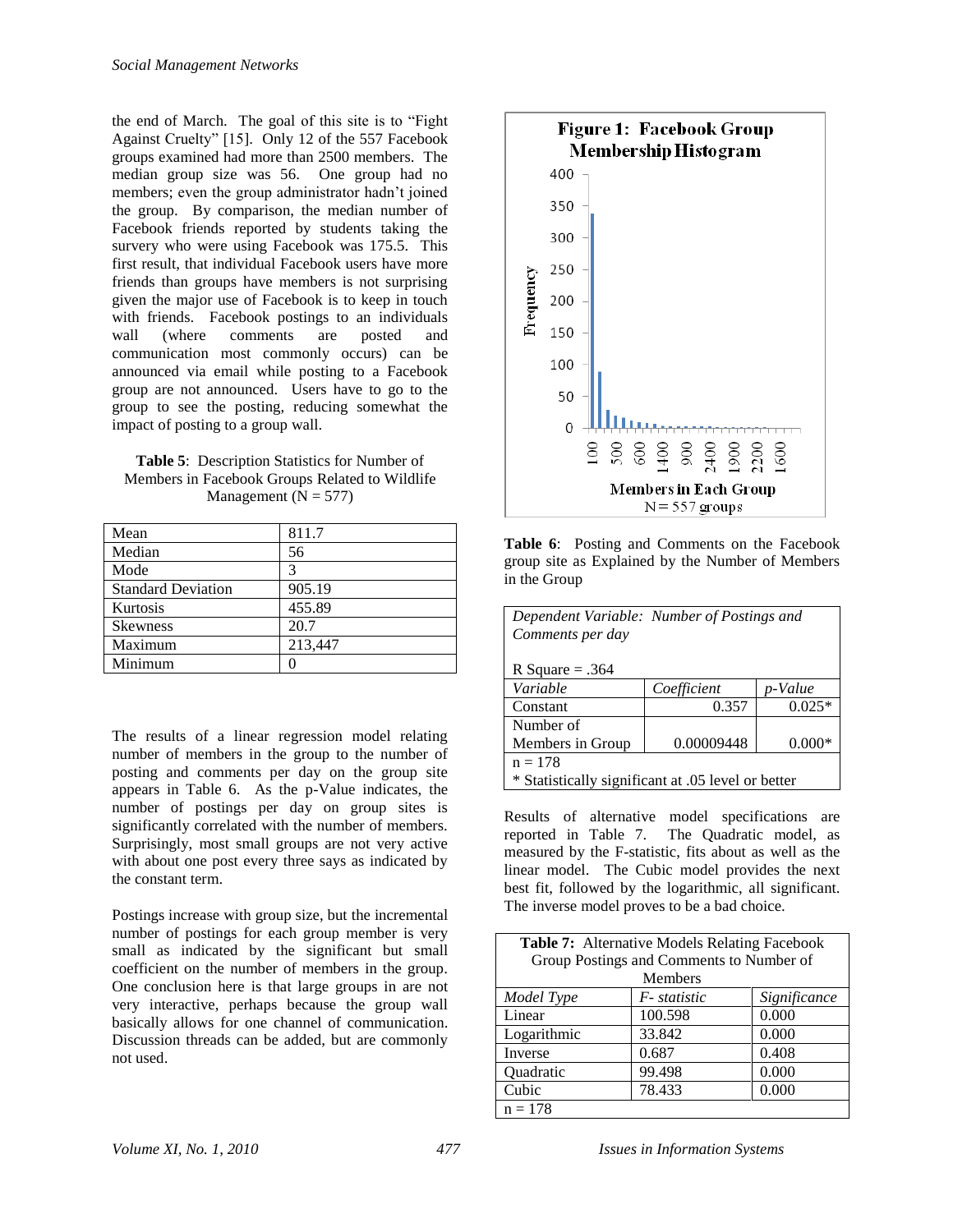Since larger groups make it very difficult to have interactive communications on Facebook, the 12 groups with total membership of over 2500 were removed from the same and the data was analyzed again. As reported in Table 8, the number of incremental posts per member goes up significantly for smaller groups, but it is still very low at about 1 posting every 1000 days for each member of the group. The constant term is not significantly different from zero. If there are no members there would be no comments posted, a logical result for the model.

**Table 8**: Posting and Comments on the Facebook group site as Explained by the Number of Members in the Group (groups less than 2500 members)

| Dependent Variable: Number of Postings and         |             |         |  |  |  |
|----------------------------------------------------|-------------|---------|--|--|--|
| Comments per day                                   |             |         |  |  |  |
|                                                    |             |         |  |  |  |
| R Square $= .301$                                  |             |         |  |  |  |
| Variable                                           | Coefficient | p-Value |  |  |  |
| Constant                                           | 0.096       | 0.352   |  |  |  |
| Number of                                          |             |         |  |  |  |
| Members in Group<br>0.001<br>$0.000*$              |             |         |  |  |  |
| $n = 166$                                          |             |         |  |  |  |
| * Statistically significant at .05 level or better |             |         |  |  |  |

As reported in Table 9, the linear model best explains the relationship between daily postings and membership size. Again, however, all of the models but the inverse are significant.

| Table 9: Alternative Models Relating Facebook |       |       |  |  |
|-----------------------------------------------|-------|-------|--|--|
| Group Postings and Comments to Number of      |       |       |  |  |
| Members (groups less than 2500)               |       |       |  |  |
| $F$ -statistic<br>Significance<br>Model Type  |       |       |  |  |
| Linear                                        | 16.41 | 0.000 |  |  |
| Logarithmic<br>0.002<br>9.96                  |       |       |  |  |
| 0.749<br>0.388<br>Inverse                     |       |       |  |  |
| 0.000<br>Quadratic<br>8.24                    |       |       |  |  |
| Cubic<br>0.000<br>6.68                        |       |       |  |  |
| $n = 166$                                     |       |       |  |  |

As reported in Table 10, presence of a website associated with the Facebook group did not significantly increase the frequency of postings. The p-Value of 0.15 is not too much above the default 0.05, but the coefficient is negative, suggesting the counterintuitive result that presence of a website discourages postings on the Facebook site. Perhaps there is a tendency for some members of groups with both Facebook and websites to relay on the website for information and not post as much on the Facebook group. Frequency of postings was not

correlated with any type of group. Hypothesis  $H_{1E}$ and  $H_{1F}$  are not accepted.

**Table 10**: Posting and Comments on the Facebook group site as Explained by the Number of Members, Presence of Supporting Website, and Group Type

| Dependent Variable: Number of Postings and         |             |          |  |  |  |
|----------------------------------------------------|-------------|----------|--|--|--|
| Comments per day                                   |             |          |  |  |  |
|                                                    |             |          |  |  |  |
| R Square $= .377$                                  |             |          |  |  |  |
| Variable                                           | Coefficient | p-Value  |  |  |  |
| Constant                                           | 0.757       | 0.197    |  |  |  |
| Number of                                          |             |          |  |  |  |
| Members in Group                                   | 0.00009554  | $0.000*$ |  |  |  |
| Website $(1 = yes)$                                | $-0.488$    | 0.151    |  |  |  |
| 0.129<br>0.872<br><b>Business Group</b>            |             |          |  |  |  |
| Common Interest                                    |             |          |  |  |  |
| Group                                              | 0.031       | 0.960    |  |  |  |
| 0.036<br>0.979<br>Geography Group                  |             |          |  |  |  |
| $-0.151$<br>0.797<br>Organizations                 |             |          |  |  |  |
| Sports and                                         |             |          |  |  |  |
| Recreation<br>0.611<br>$-0.426$                    |             |          |  |  |  |
| $-0.554$<br>0.456<br><b>Student Group</b>          |             |          |  |  |  |
| $n = 178$                                          |             |          |  |  |  |
| * Statistically significant at .05 level or better |             |          |  |  |  |

#### **Results from the Survey of Business Students**

Descriptive statistics for the survey conducted of business students is reported in Table 11. About 86 percent use Facebook and of those the median number of Facebook friends is 175.5, as mentioned, significantly higher than the median number of members in Facebook groups.

**Table 11**: Descriptive Statistics from Survey of Business Students ( $n = 243$ )

| Average Age                            | 25.4   |
|----------------------------------------|--------|
| Mininum Age                            | 18.0   |
| Maximum Age                            | 53.0   |
| Number of Hours per Week on Internet   | 34.2   |
| Number of Hours per Week Studying      | 15.1   |
| Number of Hours per week Volunteering  | 0.83   |
| <b>Percent Using Facebook</b>          | 86.4 % |
| Average Number of Friends If Using     | 207.16 |
| Facebook                               |        |
| Median Number of Friends If Using      | 175.5  |
| Facebook                               |        |
| Percent of Time Accessing Social Media | 65.5 % |
| on a Laptop                            |        |
| Percent of Time Using a Desktop        | 18.5 % |
| Percent of Time Using a Mobil Device   | 15.1 % |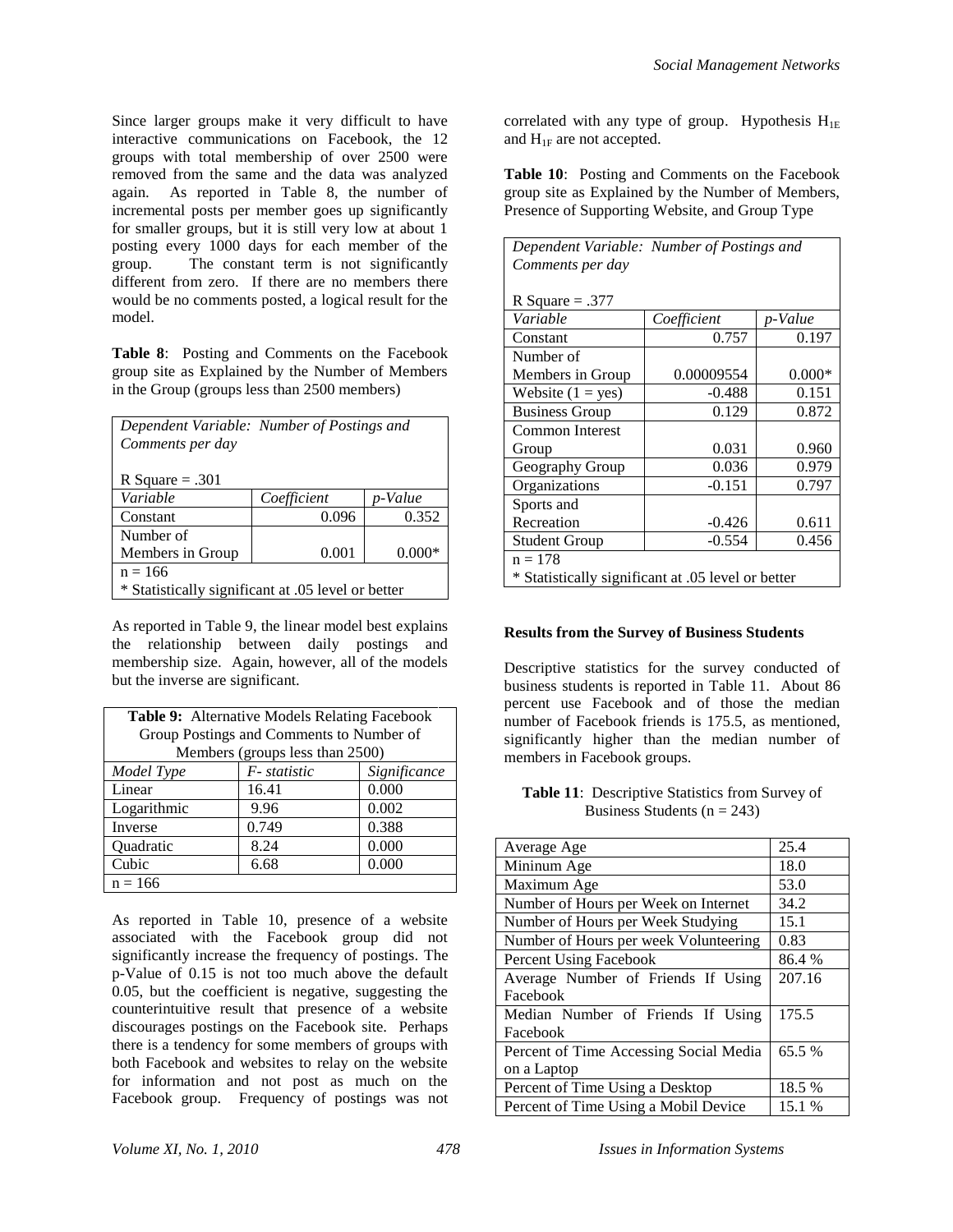Table 12 reports frequency of use for various social media. Students were asked how often they used each of the following social media applications (App in the table): never, occasionally ("some" in the table), monthly, weekly, or daily. Although Care2 is an application specifically designed to help public organizations, 98.7 percent of those surveyed never used it. Youtube scored the highest number of users with 92.2 percent using it at least sometimes. Most of the action is on Facebook, however, with 56.8 percent of the students reporting daily usage. This is consistent with the traffic data reported in Table 1. MySpace seems to be falling behind with this group.

**Table 12**: Frequency of Use for Social Media Applications by Students in Survey

|             | Percentage Frequency of Use |             |        |          |      |
|-------------|-----------------------------|-------------|--------|----------|------|
| App         | <b>Never</b>                | <b>Some</b> | Month  | Week     | Day  |
| Twitter     | 76.5                        | 12.3        | 2.1    | 3.3      | 5.8  |
| Facebook    | 13.6                        | 11.1        | 4.1    | 14.4     | 56.8 |
| MySpace     | 67.1                        | 24.3        | 3.7    | 3.3      | 1.2  |
| Linkedin    | 60.5                        | 13.6        | 10.7   | 11.5     | 3.1  |
| Youtube     | 7.8                         | 19.3        | 9.9    | 32.9     | 30.0 |
| Flickr      | 74.1                        | 17.7        | 4.5    | 2.1      | 1.6  |
| <b>Bebo</b> | 97.9                        | 1.6         | 0.4    | $\theta$ | 0    |
| Friendster  | 94.2                        | 5.3         | 0.4    | 0        | 0    |
| Orket       | 95.5                        | 1.2         | 1.6    | 0.8      | 0.8  |
| Xanga       | 94.2                        | 4.5         | $_{0}$ | 0.4      | 0.8  |
| Care2       | 98.7                        | 0.8         | 0.4    | 0        | 0    |

Table 13 summarizes the expected participation rates for each of the survey types investigated. Clearly all of the methods using the internet were preferred by the respondents. The best result was 92% for an online survey with Facebook support, indicated on the table as "Online + Facebook". The last three categories in this table indicate that the survey is available at a link on the organization"s website and that support is provided by the organizations Facebook group. Support, in this case, would include answering questions about the use of the survey, how to complete the survey, and postings among members of the group involved in the survey. It is hypothesized that the interactivity provided by social networking applications increases social capital, leading to higher participation rates.

|      | Table 13: Survey Participation Rates by Survey |
|------|------------------------------------------------|
| Type |                                                |

| <b>Survey Method</b>  | <b>Participation Rates</b> |  |
|-----------------------|----------------------------|--|
| Mailed, Paper Survey  | 35 %                       |  |
| <b>Emailed Survey</b> | 61 %                       |  |
| <b>Online Survey</b>  | 86 %                       |  |
| $Online + Facebook$   | 92 %                       |  |
| $Online + MySpace$    | 88 %                       |  |
| Online $+$ Twitter    | 88 %                       |  |

Table 14 addresses the hypothesis tested in terms of increased participation rates for survey collection when a social networking application is used to support an online survey. A paired samples test was conducted for the difference in the mean participation rate. As reported in the table, the increment for using Facebook is significant, but not as large as might be expected, only about a 5.3 percentage point increase. Improvements from MySpace and Twitter were marginal but significant at the 90 percent level. MySpace and Twitter support would add only about 1.2 percentage points to the participation rate for an online survey.

**Table 14:** Test of Difference In Survey Participation Rates Compared to a Mailed, Paper Survey

| Survey               | Difference in   | t-stat | Sig.      |
|----------------------|-----------------|--------|-----------|
| Type:                | Participation   |        |           |
|                      | Rate            |        |           |
| OnLine               |                 |        |           |
| $+$ Facebook         | $+0.053$        | 3.698  | $0.000**$ |
| $+$ MySpace          | $+0.012$        | 1.739  | $0.083*$  |
| $+$ Twitter          | $+0.012$        | 1.739  | $0.083*$  |
| $\sim$ $\sim$ $\sim$ | . .<br>$\cdots$ |        |           |

 $A + sign$  above indicates the application is used to support an online survey hosted on the organization's website, not that the survey is delivered only by the application.

\* Significant at better than 0.10 level

\*\* Significant at better than 0.05 level

To test the third set of hypotheses related to nonresponse bias, data on the following variables were collected in the survey of business students: male or female respondent, age of respondent, number of organizations the respondent belonged to, number of hours spent by the respondent on the internet, number of Facebook friends.

As reported in Table 15, a binary logit model for online survey participation (yes or no variable) against explanatory variables collected in the student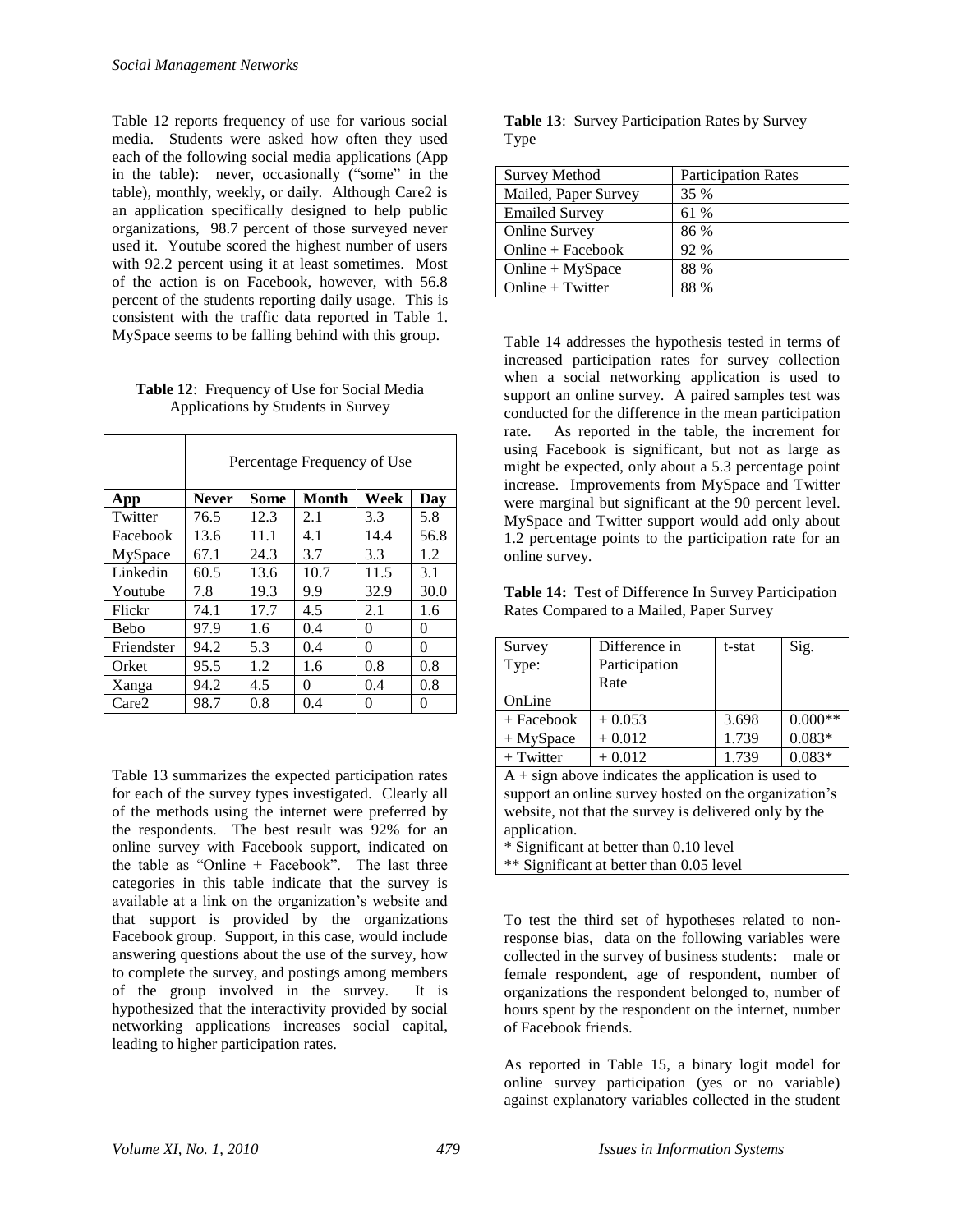survey data revealed no strongly significant relationships, although one results is just above the 0.05 level for the p-Valaue. Males were somewhat less likely to respond (p-Value 0.286) older respondents were also somewhat less likely to respond ( $p$ -Value = 0.250), and students who spent more time studying were somewhat less likely to respond (p-Value  $= 0.194$ ). This lack of significance is surprising, but promising. It suggests no significant bias from survey non-response, an issue of significant speculation in the literature. Happily, H3 is rejected with no strong evidence of non-response bias.

The strongest significance reported in the table is counterintuitive. There appears to be a negative relationship between the number of hours spent volunteering and willingness to participate in an online survey (p-Value of 0.052). Perhaps, as suggested by one researcher quoted in the introduction, they have had some negative experience with online activities that has actually reduced their social capital with organizations using online tools.

**Table 15**: Willingness to Participate in an Online Survey (yes or no) as Explained by Some Demographic Variables

| Dependent Variable: Willingness to Participate in<br>an Online Survey (Yes or No) |             |           |  |  |  |
|-----------------------------------------------------------------------------------|-------------|-----------|--|--|--|
| <b>Binary Logistic Model</b>                                                      |             |           |  |  |  |
| Variable                                                                          | Coefficient | p-Value   |  |  |  |
| Constant                                                                          | 5.302       | $0.003*$  |  |  |  |
| Male=1, Female = $0$                                                              | $-0.665$    | 0.286     |  |  |  |
| Age                                                                               | $-0.059$    | 0.250     |  |  |  |
| Org Membership                                                                    | .054        | 0.592     |  |  |  |
| <b>Facebook Friends</b>                                                           | 0.000       | 0.577     |  |  |  |
| Hours Week on Internet                                                            | $-0.004$    | 0.753     |  |  |  |
| <b>Hours Studying</b>                                                             | $-0.026$    | 0.194     |  |  |  |
| <b>Hours Volunteering</b>                                                         | $-0.189$    | $0.052**$ |  |  |  |
| $n = 188$                                                                         |             |           |  |  |  |
| * Statistically significant at .05 level or better                                |             |           |  |  |  |
| ** significant at .10 level                                                       |             |           |  |  |  |

As a general data exploration, a number of other variables collected from the survey were correlated. The most significant result was that older respondents tended to have fewer friends on Facebook. Men were somewhat likely to have fewer friends than women.

#### **CONCLUSIONS**

With regard to the first set of hypotheses exploring the frequency of Facebook postings, for groups with less than 2,500 members, a linear model best explains the relationship between the posting frequency and group size, supporting hypothesis  $H_{1A}$ . Nonlinear effects seem to appear for large groups so that a quadratic model works as well as a linear model over all group sizes. Postings per member decline for very large groups. Facebook is not designed to handle large group interactions, so this is not a surprising result.

As measured by the R-square, about 30 to 36 percent of the variation in posting frequency is explained by group size. A lot of other factors obviously come into play and may be the basis for future research.

The second set of hypotheses was concerned with survey partition rates. Expected participation in online surveys is significantly higher than for mailed surveys  $(H_{2A})$ . This effect, combined with cost savings, certainly contributes to the popularity of online surveys and the wide range of internet based survey applications that have been recently developed.

Although offering Facebook support to an online survey significantly increases expected participation rates  $(H_{2B})$ , the increase is not dramatic, about a 5 percentage point gain. MySpace and Twitter support  $(H_{2C}$  and  $H_{2D})$  resulted in an even smaller estimated gain of about one percentage point and the hypotheses were supported with p-Values of only about 10 percent.

The data indicate that emailed surveys will get higher participation rates than paper surveys distributed through the regular mail  $(H_{2E})$ , but the rate is significantly lower than for online surveys. Comments from respondents indicated that there have been so many scams related to email that many were reluctant to click on links contained in email even if from an apparently benign source.

The third set of hypotheses examined how demographics related to participation rates. None of the hypotheses were supported at or below the 0.05 level of significance, although one counterintuitive result was very close with hours spent volunteering negatively correlated with survey participation. The lack of correlation between participation and most of the demographic variables is an encouraging result since it suggests that there may not be significant non-response bias in voluntary surveys. Among the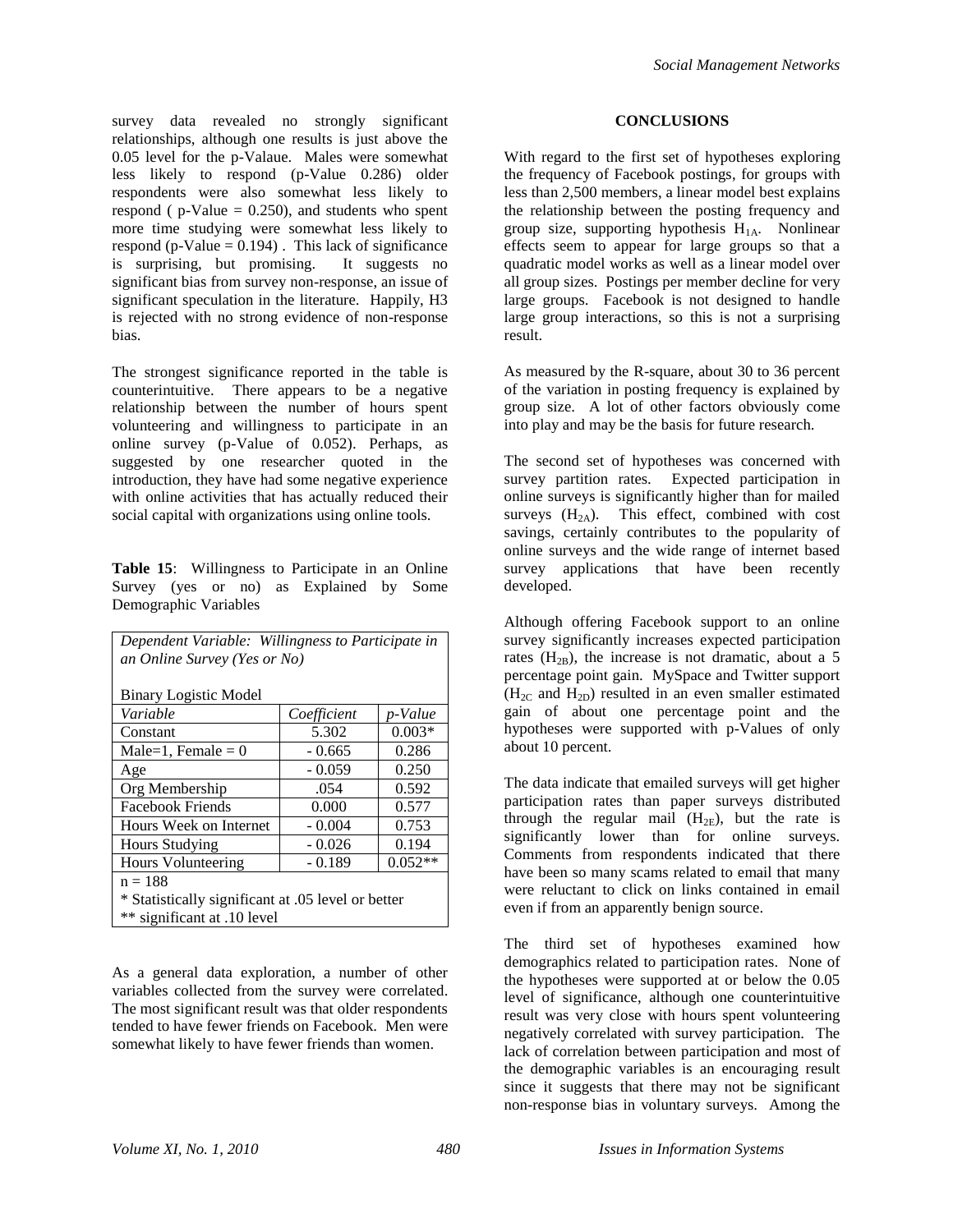variables tested were the respondents' age, sex, memberships in organization, Facebook friends, hours spent per week on the internet, hours spent studying, and hours spent volunteering.

As general conclusion, it seems that Facebook groups have some marginal advantage in collecting structured information from online surveys. Perhaps the more important contribution from Facebook, given the current state of software, is the unstructured information. Examples are posting of events or issues on large groups where many interested individuals may see the information.

The internet has provided some useful tools aiding the development of social management networks such as websites for making information available conveniently and at a low cost; also, email that can reach large groups for little cost,. While most of the Facebook groups examined in this study were not very successful for social management, a few demonstrate the potential of this new media application.

As a qualitative result from examining the Facebook groups, it seems that internet users are increasingly banding together using social networking applications with management objectives in general and for wildlife management in particular. One successful organization discovered during the data collection process was Quality Deer Management. With a variety of regional Facebook sites created by members of the organization, their website aggregates data from volunteers into a detailed online map of density for white-tail deer.

Future research into this topic might usefully focus on the success factors for social management networks and implementation issues for gathering structured data from surveys. Data mining of the unstructured information available in comments made to social networking applications could become a valuable tool for environmental scanning.

#### **REFERENCES**

- 1. Inkpen, Andrew C., and Tsang, Eric W.K. (2005). Social Capital, Networks, and Knowledge Transfer. Academy of Management Review. 30(1). 146-165.
- 2. Wasko, Molly McLure, Faraj, Samer (2005). Why Should I Share? Examining Social Capital and Knowledge Contribution in Electronic Networks of Pactice. MIS Quarterly. (29)1. 35-58.
- 3. Victor, Fred (2009). GE Consult: Strategic Management – An Ongoing Process. Available at: http://www.facebook.com/note.php? note\_id=210160881835
- 4. Joinson, Adam N. (2008). Looking at, looking up, or keeping up with people?: motives and use of facebook. Proceedings of the twenty-sixth annual SIGCHI Conference on Human Factors in Computing. Pp. 1027 – 1036.
- 5. Robertson, Scott. P., Vatrapu, Ravi K., Medina, Richard (2010). Online Video "Friends"Social Networking: Overlapping Online Public Spheres in the 2008 U.S. Presidential Election. Paper under submission, but available at: [http://www.itu.dk/people/rkva/EB22/readings/Robert](http://www.itu.dk/people/rkva/EB22/readings/RobertsonEtAl_JITP_Revision2009_09_14.pdf) [sonEtAl\\_JITP\\_Revision2009\\_09\\_14.pdf](http://www.itu.dk/people/rkva/EB22/readings/RobertsonEtAl_JITP_Revision2009_09_14.pdf)
- 6. Ellison, N. B., Steinfield, C., & Lampe, C. (2007). The benefits of Facebook "friends:" Social capital and college students' use of online social network sites. *Journal of Computer-Mediated Communication*,  $12(4)$ , article 1. <http://jcmc.indiana.edu/vol12/issue4/ellison.html>
- 7. Peng, Gang (2009). "Critical success factors for opensource innovation: the case of open source software development. *Issues in Information System.* X(2) 157-164
- 8. Wellman, Barry, Haase; Anabel Quan; White, James; Hampton, Keith (2001). "Does the internet increase, decrease, or supplement social capital?" *American Behaviorial Scientist.* 45(3) 436-455.
- 9. Totterdale, Robert L., (2009). Globalization, Collaboration, and Social Networking. *Issues in Information Systmes*, 10(2). 249-256.
- 10. Wright, Beverly, and Schwager, Paul H. (2008). Online Survey Research: Can Response Factors Be Improved. Journal of Internet Commerce 7(2). 253- 269
- 11. Zhao, Haifeng, and Luo, Yuan. (2005). Using Unified Process to Develop an Online Survey Application. Proceedings of the *IADIS International Conference on the World Wide Web and the Internet.* 159-164
- 12. Zhang, Yin (1999). Using the Internet for Survey Research: A Case Study. *Journal of the American Society for Information Science* 5(1). 57-68